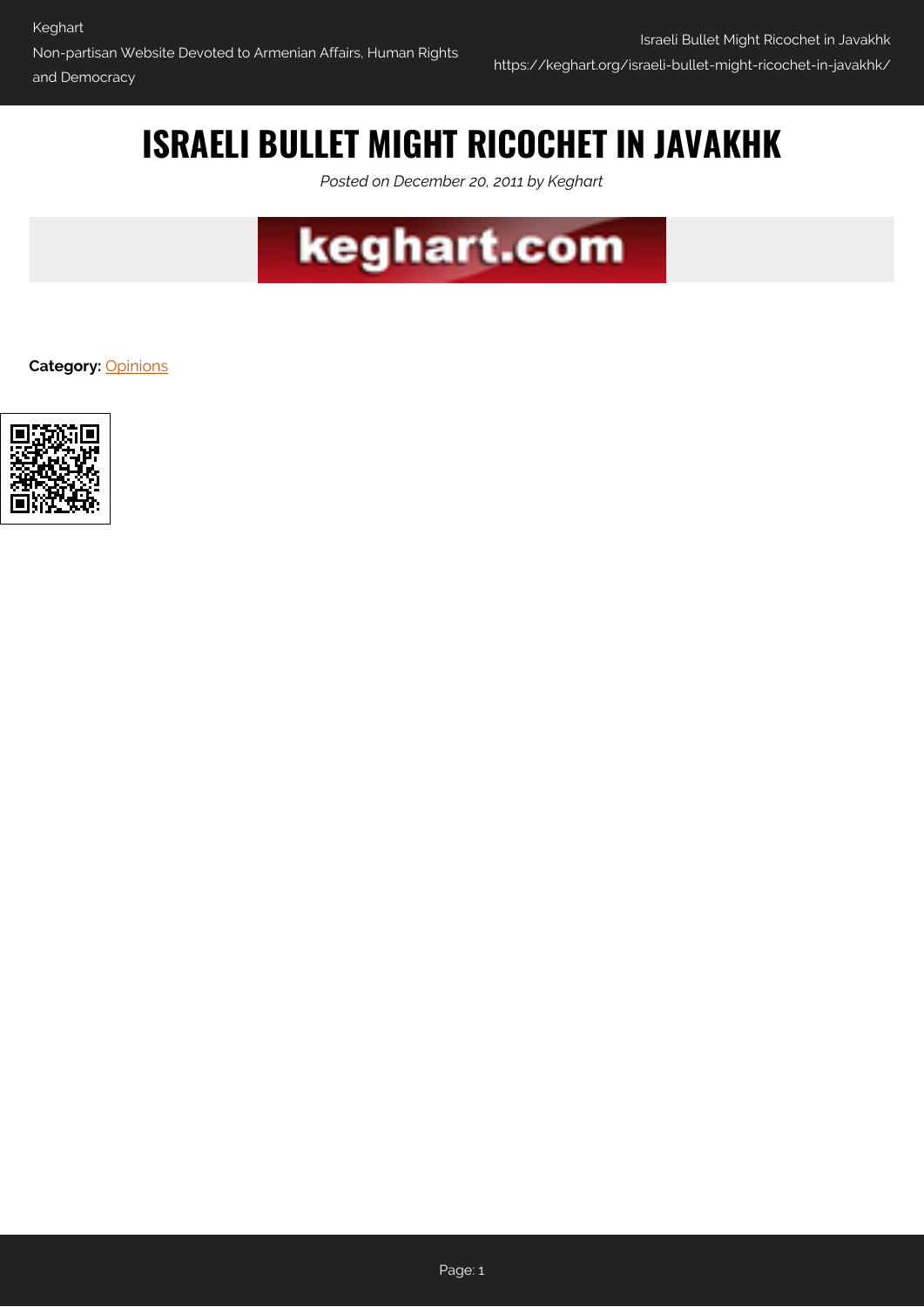**Keghart** Non-partisan Website Devoted to Armenian Affairs, Human Rights and Democracy

### **Keghart.com Team Editorial**, 23 December 2011

 $\pmb{\times}$ While there's a broad consensus among international and regional experts that a joint Israeli/US attack on Iran could result in a wider Middle East conflagration, not enough attention is being paid to another possible consequence of such an attack: wars in the South Caucasus. In addition to the expected explosion between Azerbaijan and Armenia/Artsakh, Georgia, Turkey and Russia could also lit the fuse to make the roar of the winter guns louder in the South Caucasus

## **Keghart.com Team Editorial**, 23 December 2011

 $\pmb{\times}$ While there's a broad consensus among international and regional experts that a joint Israeli/US attack on Iran could result in a wider Middle East conflagration, not enough attention is being paid to another possible consequence of such an attack: wars in the South Caucasus. In addition to the expected explosion between Azerbaijan and Armenia/Artsakh, Georgia, Turkey and Russia could also lit the fuse to make the roar of the winter guns louder in the South Caucasus

Here's the domino theory of possible/probable sequence of events: If Israel and the US attack Iran (it's widely believed that some of the incursions would be from Azerbaijan and Georgia), Baku would take advantage of the larger conflict and attack Artsakh. This would draw Armenia into the conflict as protector of fellow Armenians in that republic. If Baku attacks Armenia, Russia might be compelled to defend ally Armenia, especially if Turkey directly or indirectly aids Azerbaijan.

These developments could also precipitate a new war between Russia and Georgia, according to Moscow's authoritative "Nezavismaya Gazeta" newspaper (Dec. 15, 2011) as Russia tries to recover its land bridge to South Caucasus. Georgia has blocked the only land transportation route for Russia's military base 102 in Gyumri, Armenia. The base, crucial to Russian global strategy and vital for Armenia's survival against Turkish threats, now relies on Iran for fuel supplies. A war on Iran would halt the supply of Iranian fuel to the Russian military base and to Armenia. A new Russian/Georgian war would also seriously diminish the value of the Kars-Akhlakalak-Baku Railway and hurt Azeri/Georgian/Turkish economic and strategic interests. It might also encourage the long-suffering Javakhk Armenians to demand autonomy or separation from Georgia.

On Nov. 28 a small group of Armenian activists held a march to the Georgian Embassy in Yerevan and handed a letter to Georgian President Mikheil Saakashvili. The letter demanded the release of Javakhk activist Vahagn Chakhalyan who has been in jail for three years. A copy of the letter was sent to President Serge Sargsyan. Armenians say the Javakhk activist has been jailed on trump-up charges. They also say Chakhalyan is regularly beaten, deprived of minimum sanitation and is not allowed visits by relatives. At the demonstration, Yerevan Armenians (including MPs, historians, artists, Artsakh War veterans and generals) declared "only armed struggle can save Javakhk." It's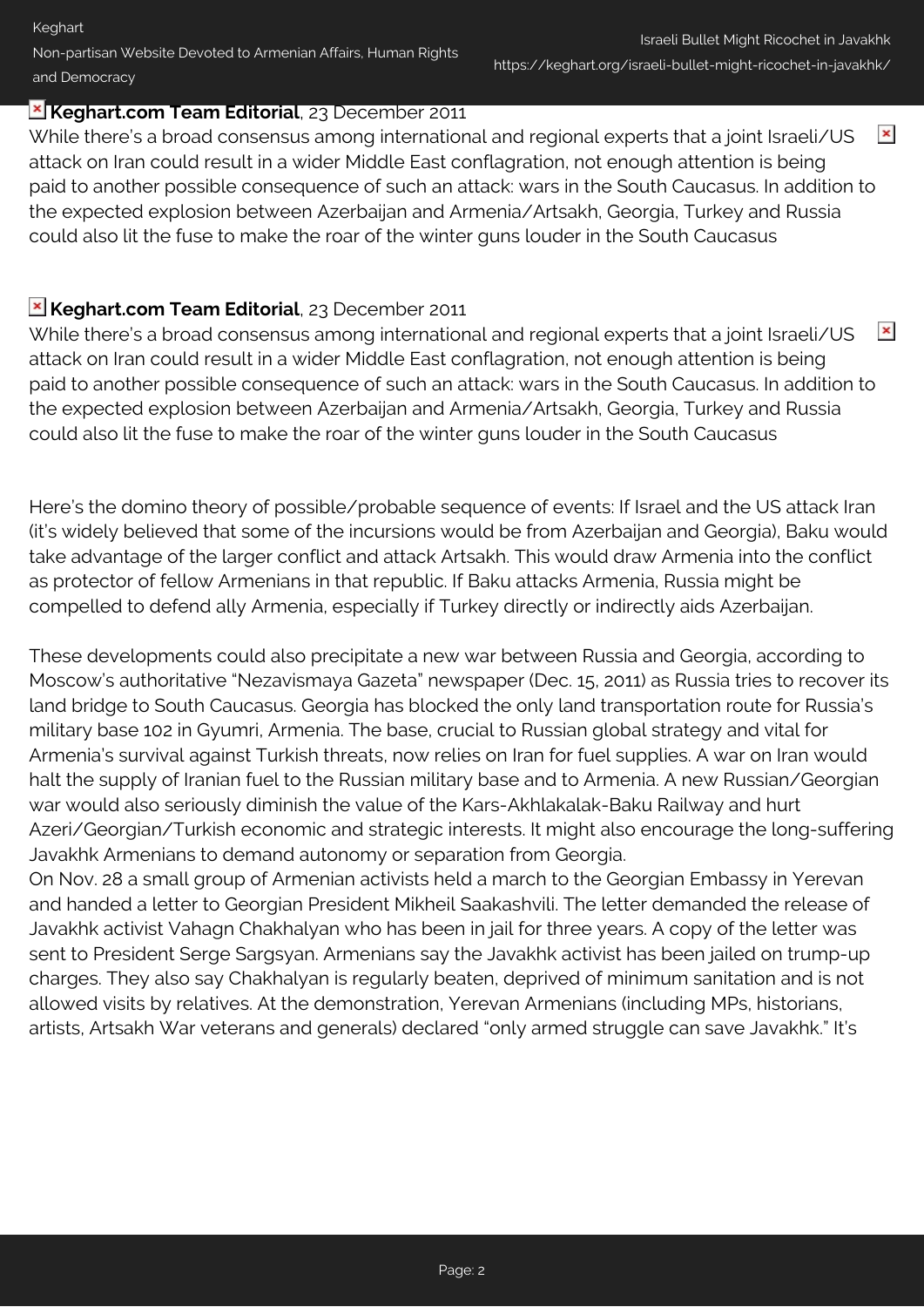It's no secret that Georgia, taking advantage of Armenia's isolation and dependence on Georgia for export/import land route, wants to drive out Javakhk Armenians from this slice of historic Armenia or gradually assimilate them. Approximately 70% of Armenian trade transits via Georgia, not to mention the bulk of Armenia's energy supplies. Despite long-time Armenian contribution to Georgian economy, culture, religion and even royalty (the Pakradunis/Bagrations), Georgia has rarely been a friend of Armenia. Our northern neighbor has become more open in its hostility following the withdrawal of the Russian military from Akhlakalak bases a few years ago. Georgia also perceives advantages in a permanent conflict between Armenia and Turkey/Azerbaijan which would enhance its importance in the region.

Aware of Tbilisi's not-so-secret designs, Javakhk Armenians have resisted Georgian oppression. In the past decade Tbilisi has confiscated Armenian Church properties, refused to grant legal status to the Armenian Church or Georgia and earlier this year the head of the Georgian Church insulted Catholicos Karekin II during the latter's fence mending visit to Georgia. Tbilisi has geographically isolated the impoverished region (to worsen the economic conditions) so as to encourage Armenians to leave or assimilate. Tbilisi has arbitrarily arrested Armenian leaders and banned the admission of Armenian newspapers or books from Armenia. Georgian authorities claim if Armenians want to end their isolation they should learn Georgian. However, MP Shirak Torosyan, the Javakhkborn chairman of Javakhk Patriotic Union in Armenia, has said that arrangements reached between the Georgian and Armenian education ministers to restore the hours of classes of Armenian language and literature in Armenian schools were not respected by Tbilisi. Armenian cultural, youth and political organizations are being closed. Georgian classes have replaced part of the Armenian language classes. Georgian authorities tell Armenians "learn Georgian; you'll get a job." This is a hollow premise. Armenian students, who a few years ago, took a four-year course in Georgian at the Georgian Institute in Kutaisi, have a 99% unemployment rate, according to Nork Karapetyan, head of Javakhk Democratic Movement. As a result of Tbilisi's racist policies, Javakhk Armenians are living in an economic, cultural and political vacuum.

Meanwhile, Turkey is trying to establish itself in the region through billions of dollars of investments. Journalists Artsrun Hovhannisyan and Vahe Sargsyan have said that the Turkish government's policy is aimed at changing Javakhk demography from Armenian to Turkic and Azeri. They see the policy as a Turkish Trojan horse into Georgia. The Kars-Akhlakalak-Baku railway is perceived by Armenians as part of the plot to further isolate Armenians and empty Javakhk of Armenians. Turkey wants to increase the percentage of Mskhetian Turks and Azeris in the area and drive out the 300,000 Armenians of the region to Armenia. Not too long ago there was only one Azeri village in Javakhk; now there are seven.

Because of its difficult position, the Armenian government hasn't complained to Tbilisi. However, Giro Manoyan of the Armenian Revolutionary Federation has strongly condemned Georgian policies.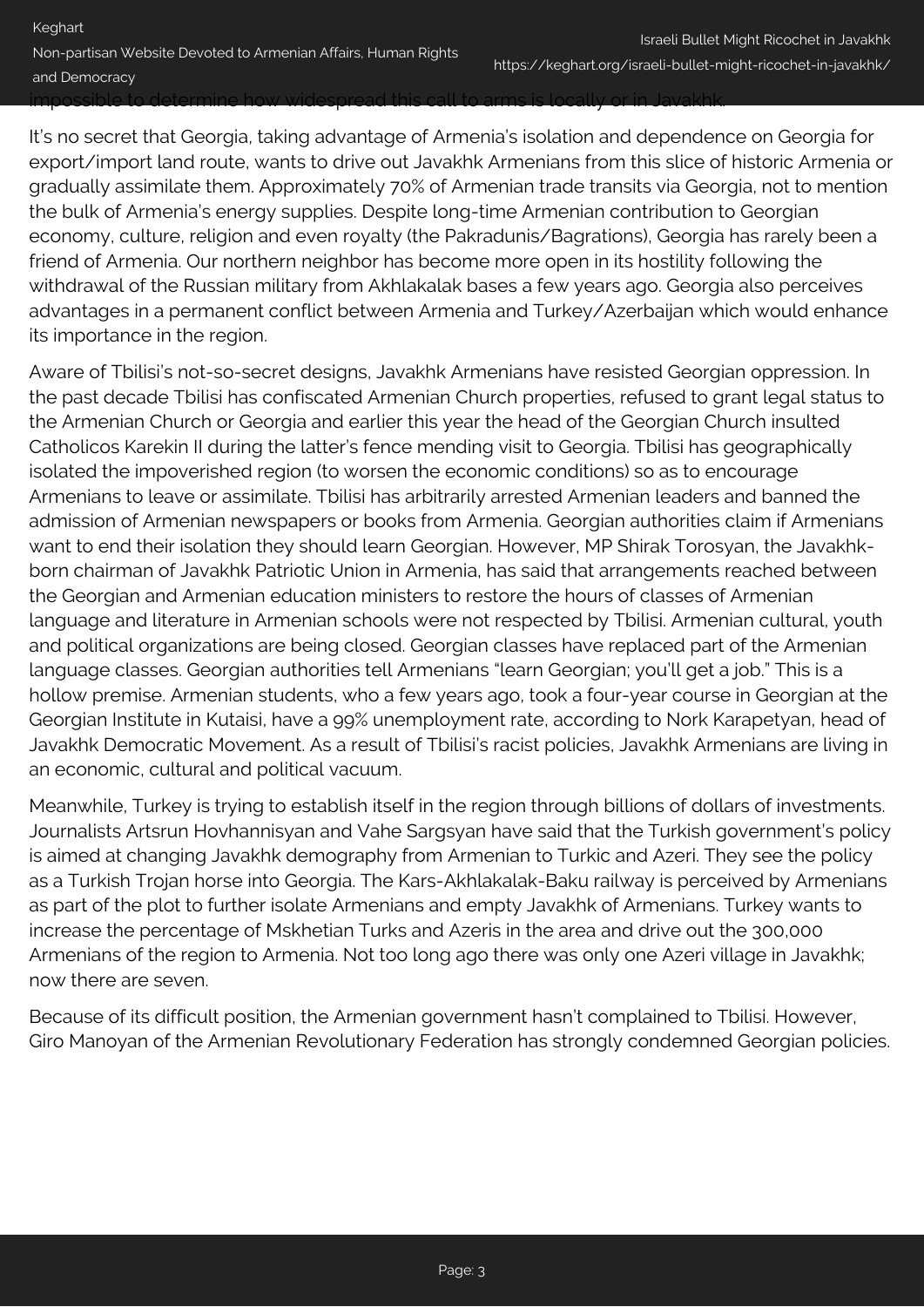MP Torosyan, who is also a member of the Powerful Fatherland Party, says nobody wants to help Javakhk Armenians. In 2010 the Human Rights Report of the US State Department whitewashed the oppressive Georgian policies and overlooked the plight of Armenians living in Georgia probably because Tbilisi has become Washington's new pet.

Considering the horrible political, economic, cultural conditions in Javakhk, it would be no-brainer to speculate that if there's another war between Russia and Georgia, exasperated Javakhk Armenians might declare independence (like Artsakh, South Ossetia and Abkhazia) or at least demand autonomy. A few weeks ago an Armenian observer of Georgian politics said that Armenians in Javakhk had missed two earlier opportunities for self-determination—during the war in Artsakh and during the 2008 Russian-Georgian War. But Javakhk declaration of independence, during the war in Artsakh, would have been disastrous for Javakhk: Armenia, preoccupied with its survival, wouldn't have had the means to support such an initiative. Besides, fighting a war on opposite fronts can be suicidal. Similarly, Armenia, still threatened by a bellicose Baku and Turkey, couldn't have supported Javakhk independence during the Russian-Georgian War. However, a third "opportunity" could seem irresistible to the desperate Javakhk Armenians--no matter whether Armenia materially support them.